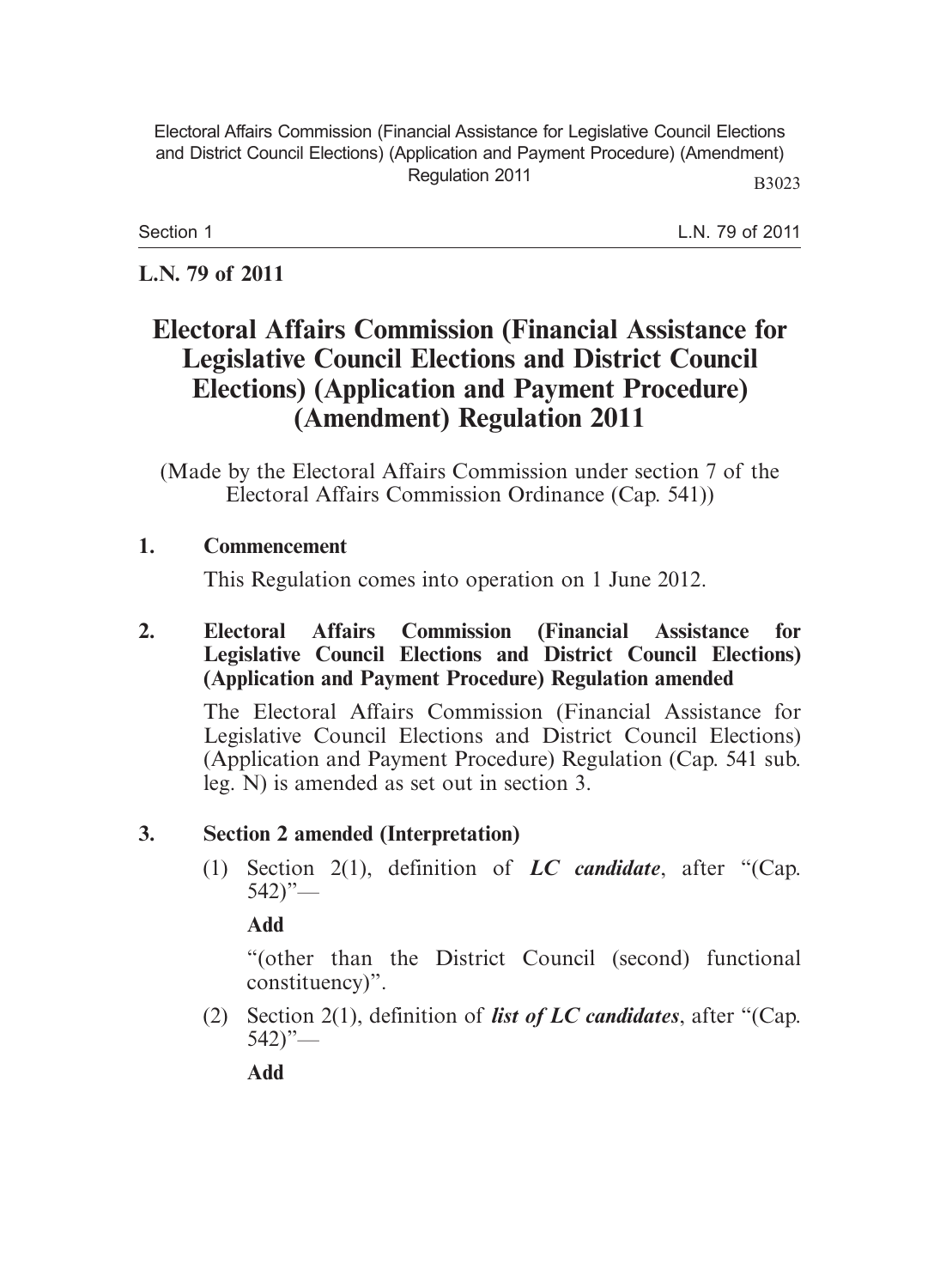#### Electoral Affairs Commission (Financial Assistance for Legislative Council Elections and District Council Elections) (Application and Payment Procedure) (Amendment) Regulation 2011 B3025

Section 3

L.N. 79 of 2011

"or a list of candidates nominated for election for the District Council (second) functional constituency".

Made this 9th day of May 2011.

The Hon. Mr. Justice Barnabas Wah FUNG Chairman, Electoral Affairs Commission

Lawrence LOK Ying-kam Member, Electoral Affairs Commission

Andrew CHAN Chi-fai Member, Electoral Affairs Commission